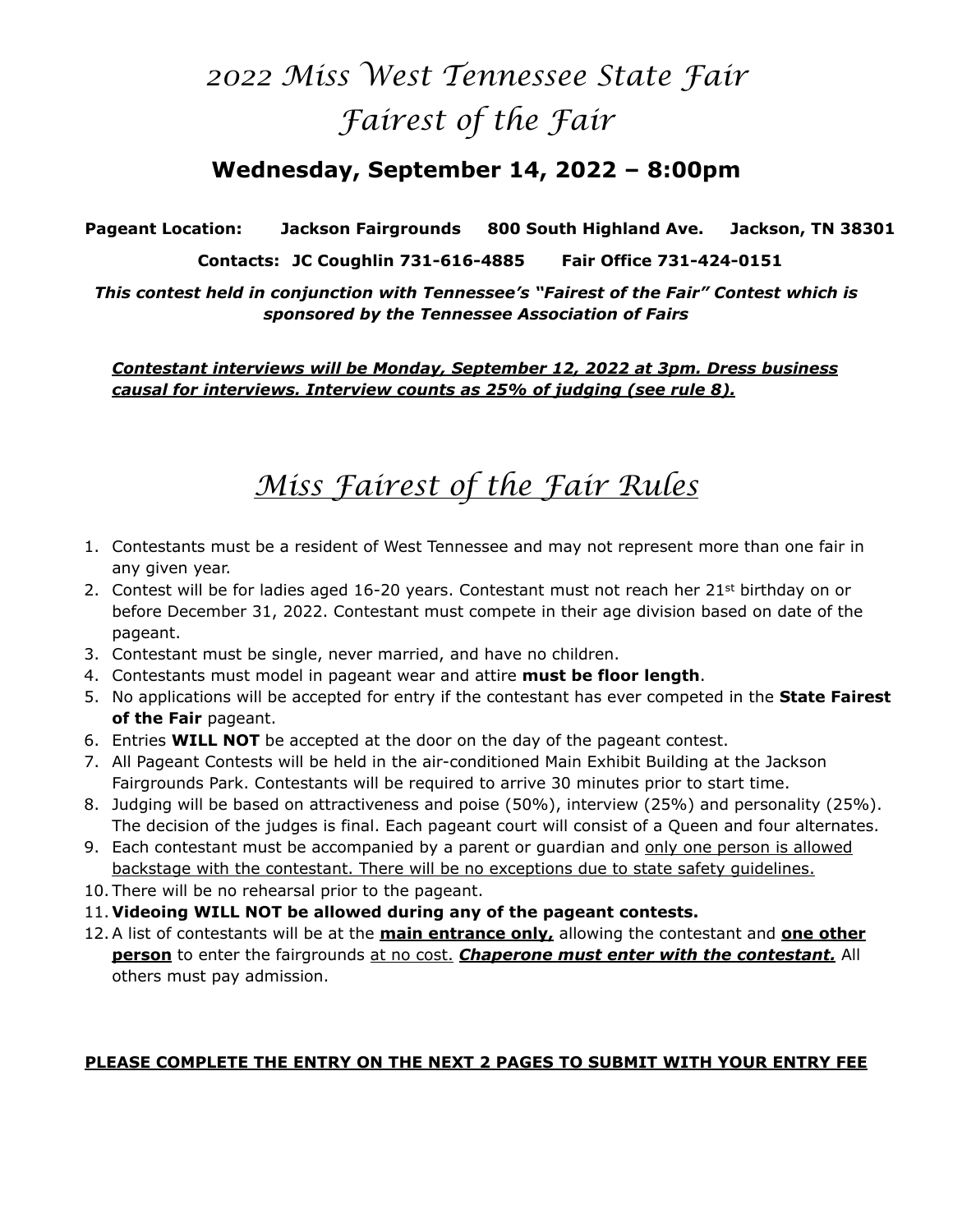## 2022 Miss West Tennessee State Fair Fairest of the Fair Entry Form

|                                  | <b>Please Print</b>                                                        |  |
|----------------------------------|----------------------------------------------------------------------------|--|
|                                  |                                                                            |  |
|                                  |                                                                            |  |
|                                  |                                                                            |  |
|                                  |                                                                            |  |
|                                  |                                                                            |  |
|                                  |                                                                            |  |
|                                  |                                                                            |  |
| Hobbies, Crafts, Interests, Etc. |                                                                            |  |
|                                  |                                                                            |  |
|                                  |                                                                            |  |
|                                  |                                                                            |  |
|                                  |                                                                            |  |
|                                  |                                                                            |  |
|                                  |                                                                            |  |
|                                  |                                                                            |  |
|                                  |                                                                            |  |
| <b>Return to:</b>                | <b>West Tennessee State Fair</b>                                           |  |
|                                  | <b>ATTN: Fairest of the Fair Pageant Committee</b><br><b>P.O. Box 1404</b> |  |
|                                  | Jackson, TN 38302                                                          |  |

Entry Fee: \$30.00 (must be received by August 31, 2021 or a late fee of \$10 will be added) **Optional Competitions:** \$7 each or all three for \$20

| O Most Photogenic | ○ Best Hair | ○ Best Dress |
|-------------------|-------------|--------------|
|-------------------|-------------|--------------|